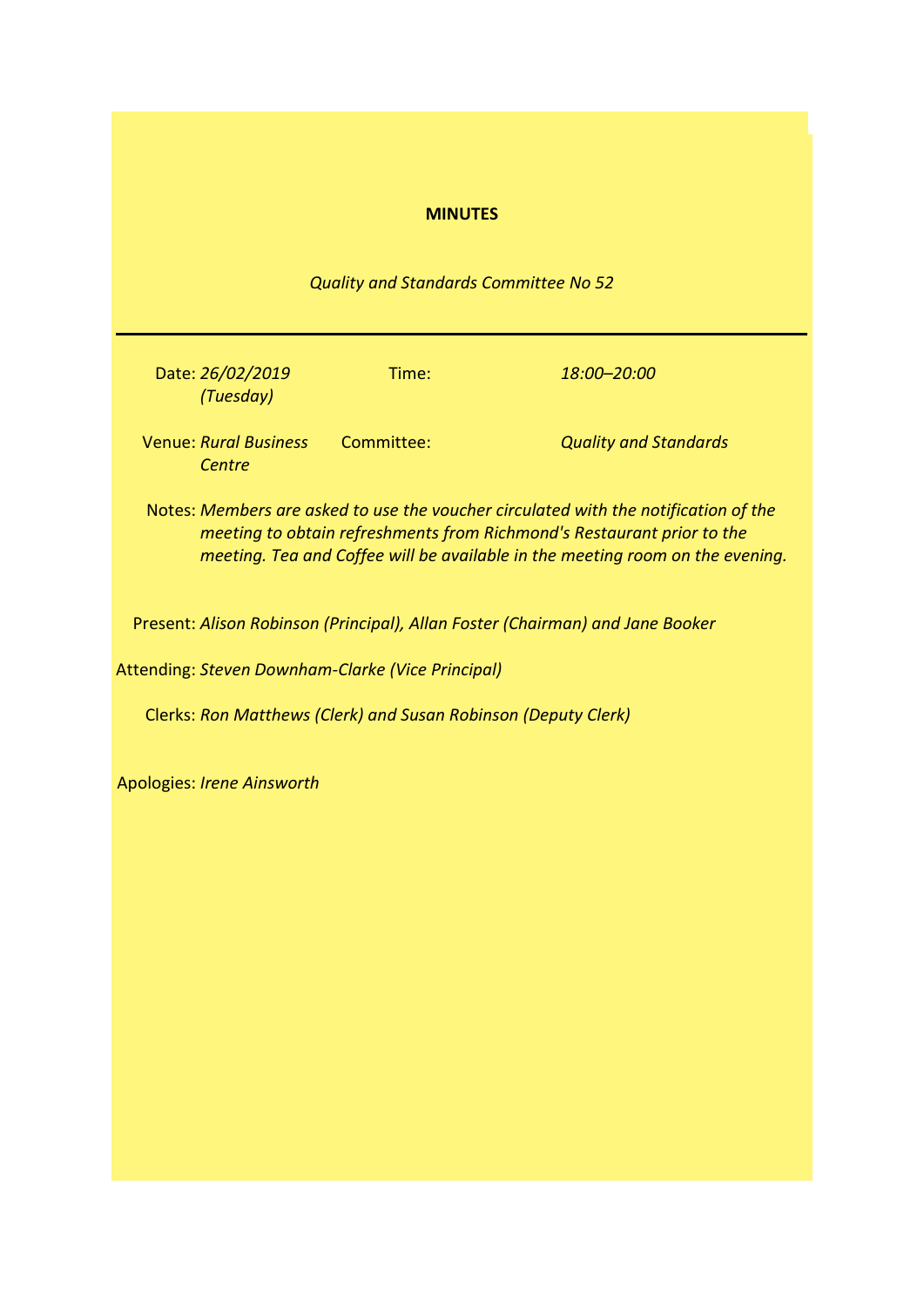### *Public* Minutes

Item number: Item description:

#### **01.19** *Attendance of College Staff*

*Decision*

Section 8.2 of the current Constitution and Terms of Reference for the Quality & Standards Committee states:

*"Consultants or members of staff may attend meetings by invitation in an advisory capacity."*

The Vice Principal and Assistant Principals' Higher Education, Further Education, Quality & Apprenticeships and the Director of Student Support & Welfare were in attendance to present papers and support discussions.

## **Resolved:**

## **That College Management staff attend the meeting.**

- **02.19** *Apologies for Absence*
- *Record*

Apologies for absence were received from Irene Ainsworth.

#### **03.19** *Declarations of Interest*

*Record*

There were no declarations of interest made in respect of items on the public agenda.

#### **04.19** *Appointment of Vice Chair*

### *Decision*

The Committee gave consideration to the appointment of a Vice Chair for the remainder of the academic year.

Following due process it was

# **Resolved:**

# **That Irene Ainsworth be appointed Vice Chair for the remainder of the academic year.**

#### **05.19** *Minutes of Previous Meeting*

*Decision*

The public minutes of meeting number 51 held on Tuesday 13 November 2018, published on the Extranet, were signed and agreed as a true and correct representation of the meeting.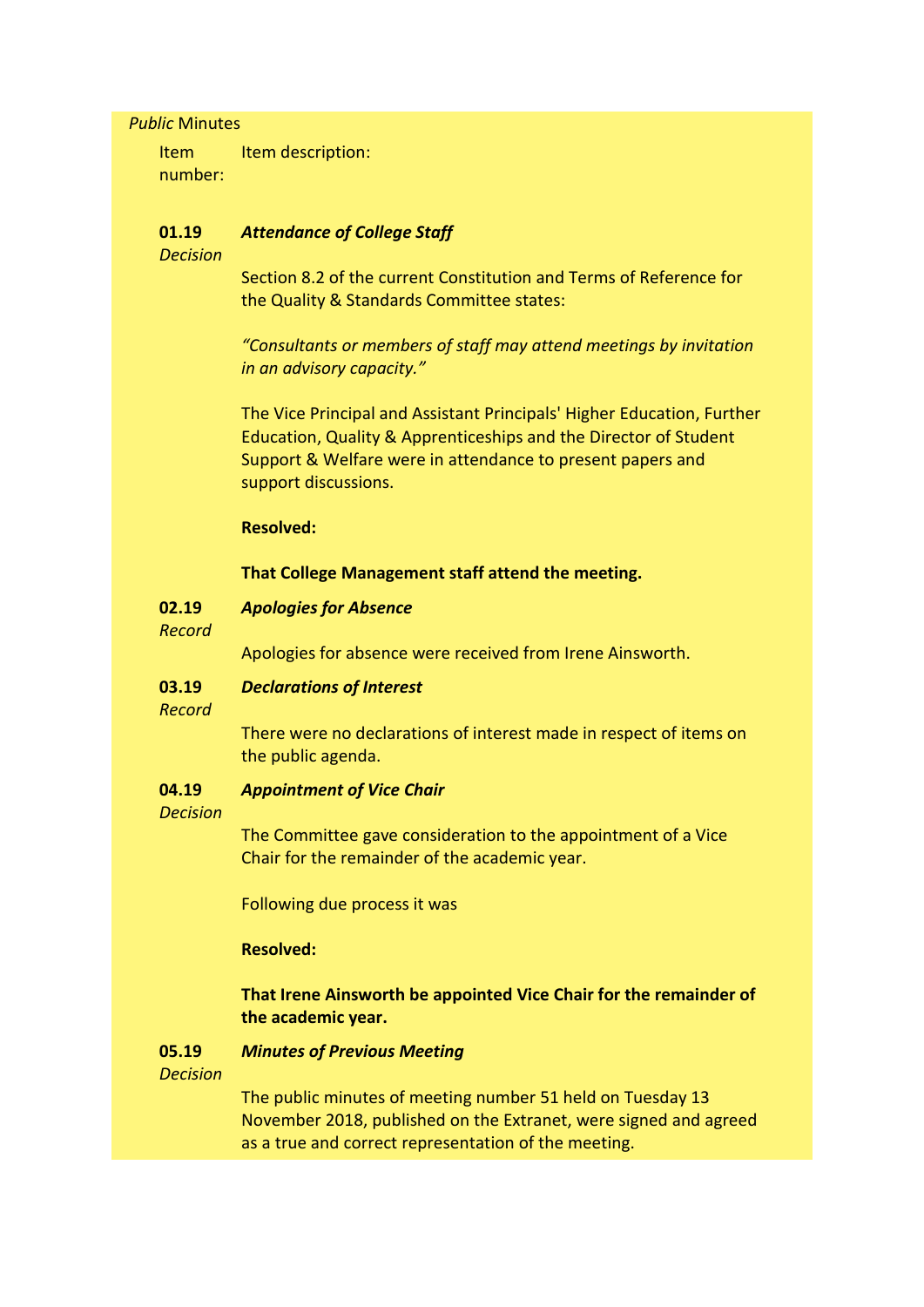#### **06.19** *Strategic Plan Progress Report*

## *Decision*

Quality & Standards Committee gave consideration to the Strategic Plan Progress report 2018/ 2019.

Recruitment to FE was meeting target.

Recruitment to Apprenticeships at this mid-point period indicated targets may be met.

Overall, numbers on Higher Education programmes fell below target. It was anticipated that budget targets would be narrowly missed. Recruitment to year 1 programmes for both full and part time programmes showed an upward trend.

Standards of teaching on FE and HE were meeting and exceeding expectations.

73% of Apprenticeship teaching met standards which was below the Colleges expectations. Detail was provided later in the meeting.

Student responses to induction surveys indicated over 90% satisfaction.

Retention and attendance figures were high for both Further Education and Higher Education.

In apprenticeship delivery, overall success rates were predicted to be close to target with an upward trend in timely achievement. The 16- 18 age group success was identified as dropping and so triggered scrutiny and interventions to identify and remedy issues.

## **Resolved:**

## **That the Strategic Plan Progress Report be received.**

**07.19** *In Year Performance Data - Further Education*

*Decision*

Quality & Standards Committee gave consideration to the In-Year Further Education Performance Report 2018 / 2019.

Recruitment and funding targets were being met. Members noted progress in delivery to maximise the adult education budget in-house. A dedicated development leader was employed to progress this and establish a platform for future delivery.

Attendance, retention and punctuality, precursors of success were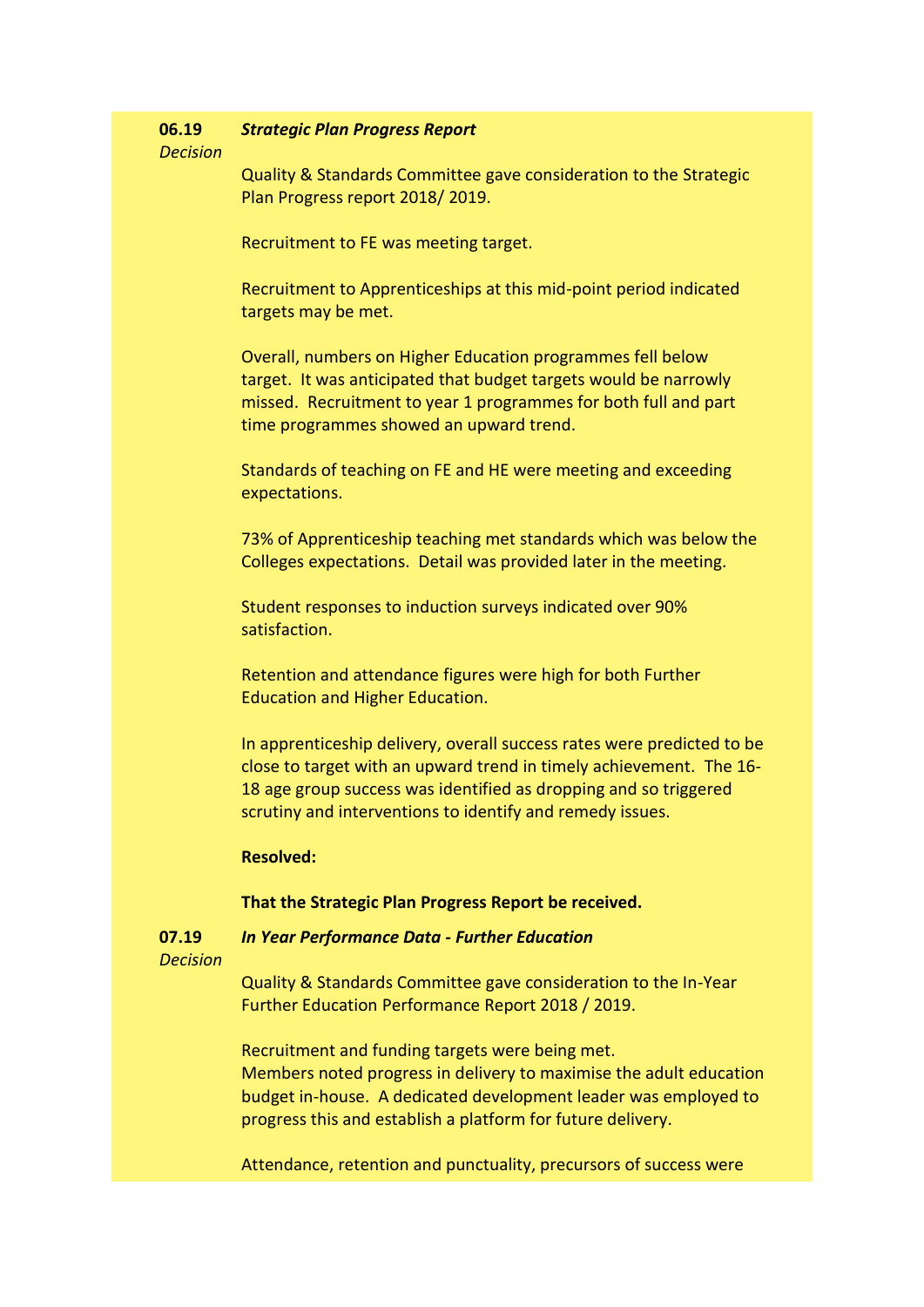strong with monitoring in all areas ensuring pockets of concern were identified and addressed.

Members were updated on maths and English tuition in the College. Developments to the maths curriculum made it more challenging for students to achieve a Grade 4. It was policy to place more students on GCSE programmes as the grading system allowed progress to be evidenced rather than the pass or fail Grade allocated through Functional Skills qualifications.

For English it is anticipated performance to the desired level 4 should be similar or better than the previous year at around 35% but performance to Level 4 maths would be lower at around 10%.

The areas for FE improvement were outlined as:

- Improved achievement in Animal studies, Arboriculture at Croxteth centre and Greenspace Hort, Landscape and Creative studies.
- Improve Functional Skills achievement, improve GCSE maths and English grade achievement.
- Improve L3VA measures for Animal all centres, Arboriculture Liverpool, Preston Hort and Landscape, Equine Liverpool.
- Monitor the 50 plus Looked after Children and support improved achievement

Actions taken included focus on the student e-learning individual education plans, EILPs and performance management and support for staff. The move from Edexcel Btec qualifications to City and Guilds continued with strong Myerscough representation on the various national bodies developing strategy and courses. Success with "The Challenge Project" had been followed with the Capacity to Deliver funded initiative leading to a full review of work experience systems under the guidance of a newly appointed Work Experience Manager.

Involvement in T Levels qualifications research and consultation ensured the College was well placed for success.

Members noted evidence that equality and diversity continued to be promoted throughout the FE curriculum.

Future initiatives were outlined.

### **Resolved:**

**That the Further Education Performance Report be received**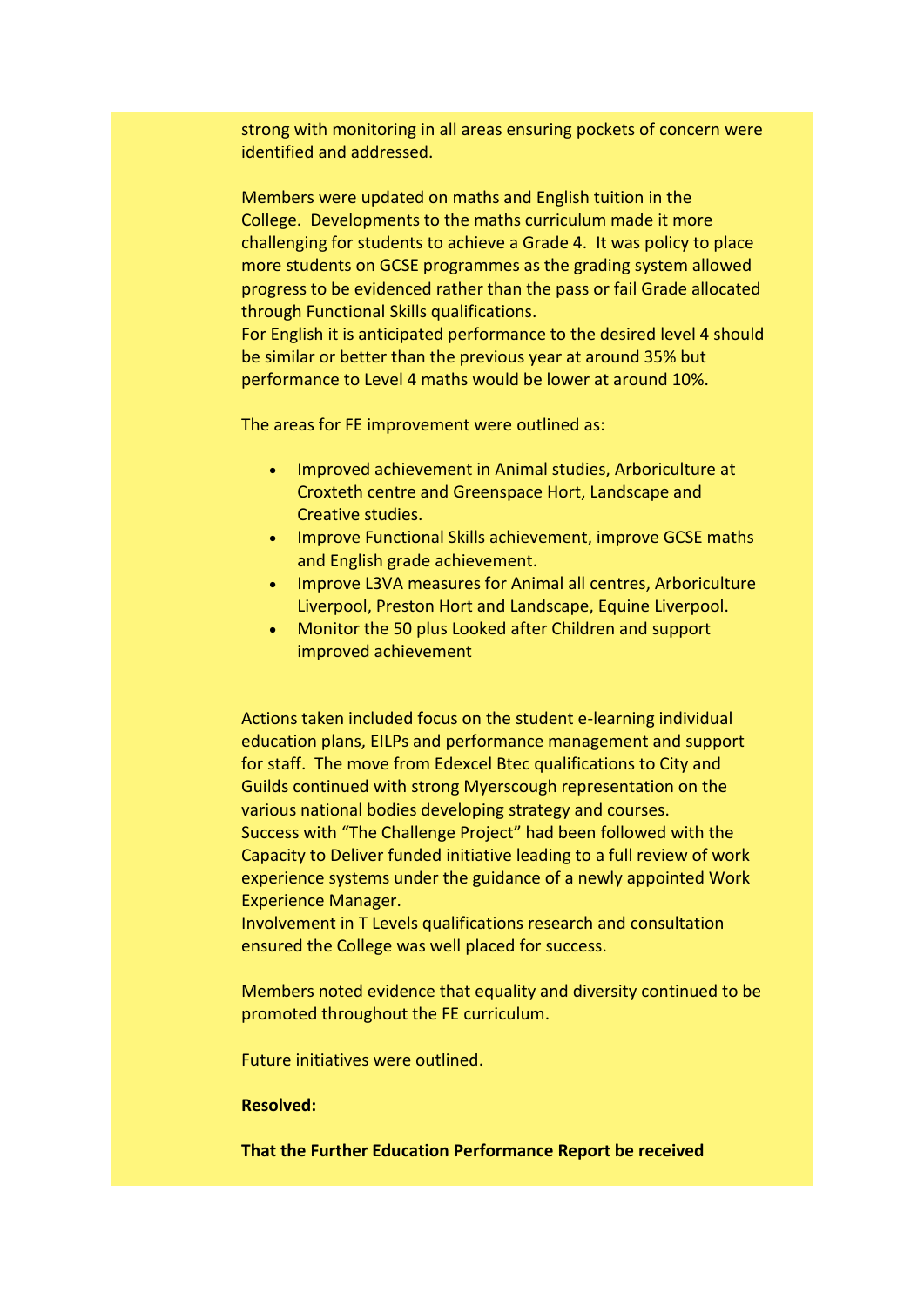#### **08.19** *In Year Performance Data - Higher Education*

*Decision*

Quality & Standards Committee gave consideration to the In-Year Higher Education Performance Report 2018 / 2019.

Attendance and retention were high meeting and exceeding targets. The continuation figure for students enrolling to the next year of their course was high and meeting and exceeding standards, though less so for Animal Studies.

The College TEF metrics for this year were an improvement on the previous year where we gained a 'Gold' award. College would remain 'Gold' and not resubmit in-line the requirement to submit at least every two years.

The negative flag for progression to highly skilled employment was largely due to the way in which destinations for Veterinary Nursing students were not categorised as a graduate-level position by the survey.

The National Student Survey was underway and being promoted.

Four new course programmes were being developed to support recruitment from 2020

The key areas for improvement picked up pockets of provision not meeting standards in relation to recruitment, attendance, retention, continuation, achievement

Myerscough had a 6% decrease in HE recruitment against a 3% national decrease. This was contextualised in relation to more universities (not Myerscough) giving unconditional offers, estimated as over one third of students in the previous year. This had been raised as a concern by the Office for Students with actions expected.

At subject level, there were significant decreases in the number of full time HE applications for Equine Studies, Greenspace and Sport.

The Research Action Plan, which included the sourcing of collaborative projects and associated activities showed positive activity from staff and tutors. The Annual research Conference held in November 2018 had been successful with registered attendance from over 300 people.

Considerable work on recruitment was ongoing with application days, progression activities, networking across other providers, exploration of use of overseas agents and development of a dedicated University Centre website.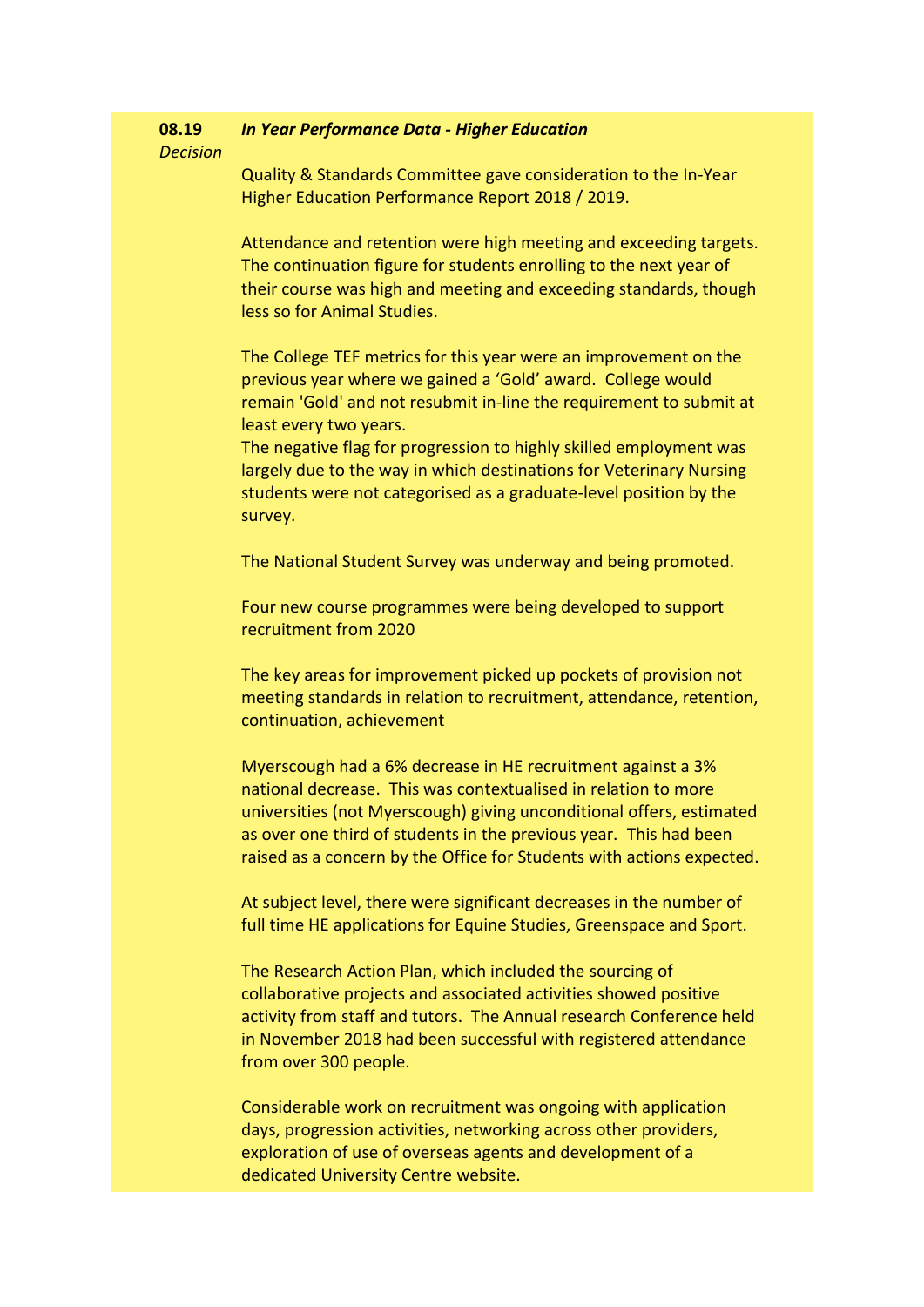A 'Student Engagement project' has been implemented to discuss previous year's NSS outcomes with current final year higher education students and engage the students in the quality enhancement process to take forward actions from the NSS outcomes

Further planned activities built on actions taken particularly in the area of recruitment including internal progression.

Members discussed strategies in marketing and developing the Colleges HE provision and noted the increased competition for a smaller pool of national students.

### **Resolved:**

**That the Higher Education Performance Report be received.**

### **09.19** *Decision In Year Performance Data - Apprenticeships & Skills*

Quality and Standards Committee gave consideration to the Apprenticeship and Skills Performance Report 2018/2019 which provided detailed information. Members engaged in dialogue with management throughout in their thorough consideration of the report.

Members sought assurance of delivery to projected targets and to the quality and standards expected by the College, industry and regulatory bodies.

The industry was still in a period of change. In-line with national apprenticeship developments College continued to move from framework qualifications to standards which also attracted greater funding. The report outlined the funding threads and addressed College actions in response to ESFA funding criteria with regards to delivery of maths, English and Learning Support.

Members were aware of previous discussions in maximising the adult education budget and noted good progress and strategy for quality delivery to the benefit of a range of learners.

Quality & Standards Committee acknowledged that the area may not deliver to income and number projections, though there were areas of growth. Members did note growth over previous years at a time of national decline. Members acknowledged the ongoing developments in improving quality in the monitoring and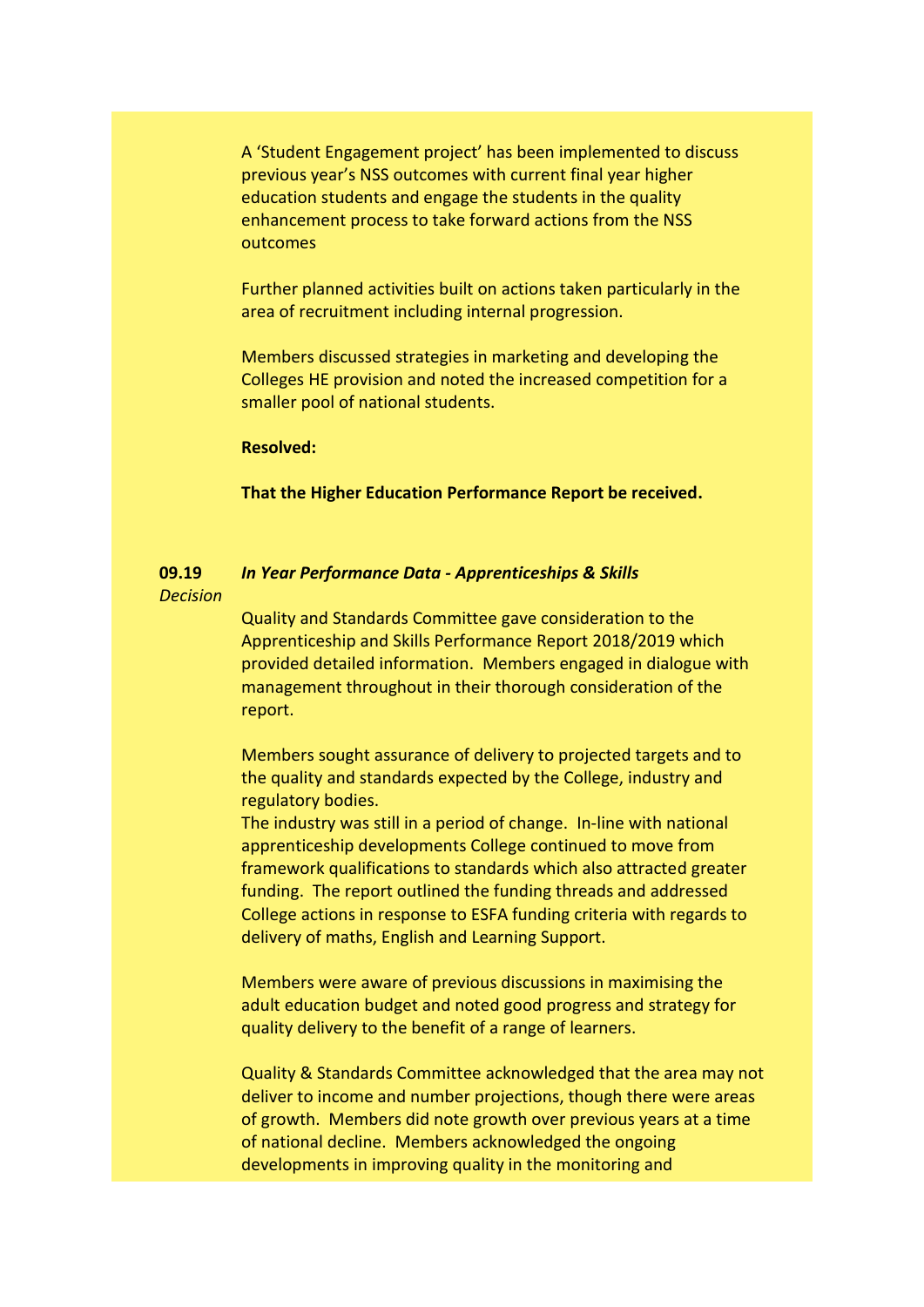management of apprenticeships overall for both staff and student performance.

It was noted that the performance of 16-18 year olds was below expectations and receiving management attention. Systems allowed management to drill down to very specific concerns within the 16-18 delivery.

There was detailed discussion throughout with attention to strategy, driving up of timely achievement, and aspirations for continued efficiency and growth.

## **Resolved:**

**That the In Year Performance Report for Apprenticeships & Skills be received.**

#### **10.19** *Teaching, Learning and Assessment Report*

### *Decision*

Quality and Standards Committee gave consideration to the Teaching, Learning and Assessment Report.

As members were aware the College has moved from a system of graded teaching, learning and assessment observations to a system involving more frequent walk through observations. The College's expected standard for teaching and learning is that ''learners are seen to develop skills, knowledge, attitudes and behavious enabling them to make appropriate progress for their course of study and that this is sustained over the academic year thus enabling learners to progress into future learning and employment''. The statement links to external standards.

To date 92% of FE and HE teaching was meeting expected standards. The report drilled down to learning area performance. 73% of apprenticeship teaching was meeting expected standards. Members received reasons for this lower rate in apprenticeships and noted the percentage was expected to increase in the next two terms. They received explanations on how the focus in this area was different to compliment delivery in the workplace.

Members received explanations on how the new procedures were implemented, strengths and weaknesses and impact.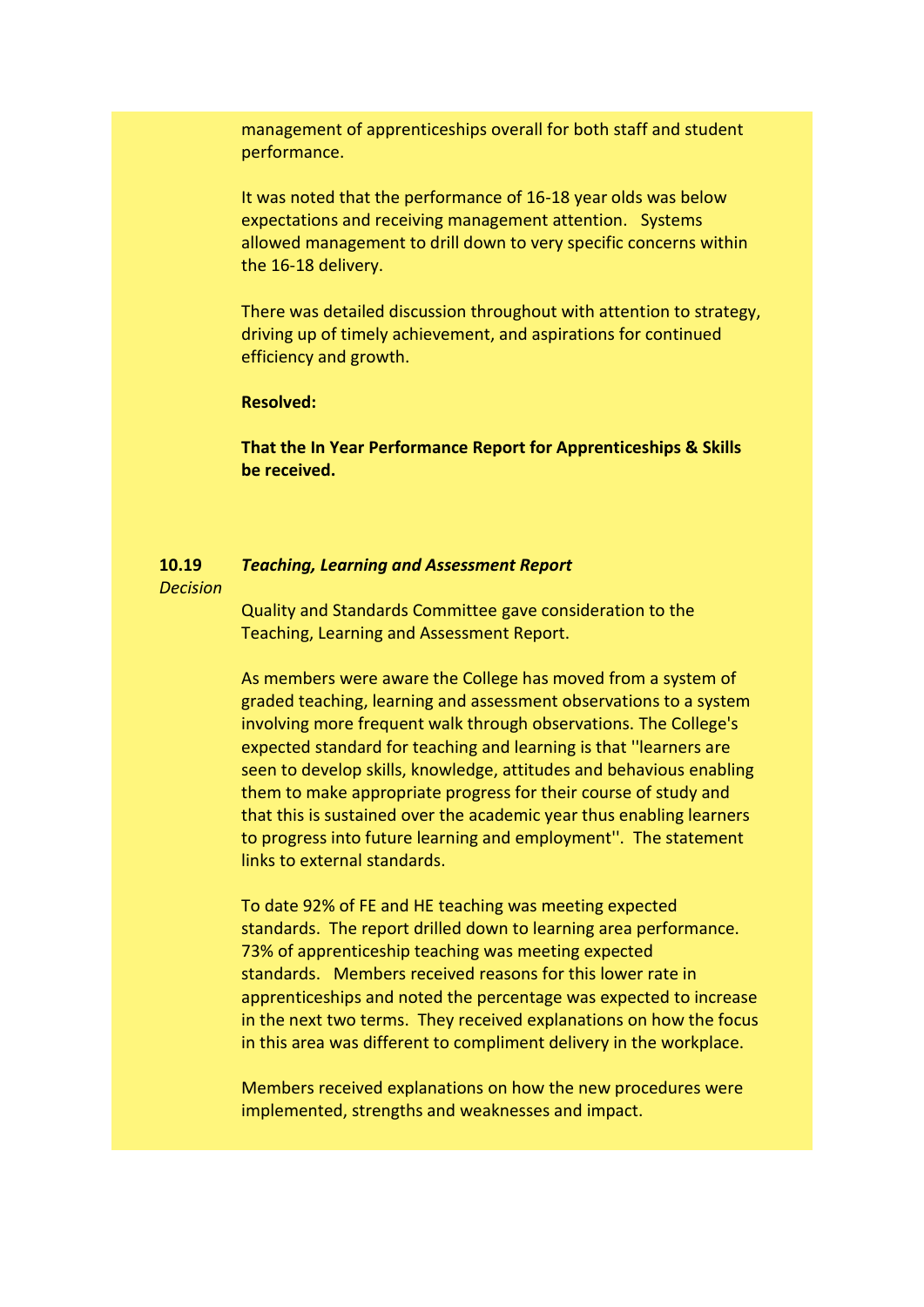Members asked questions throughout noting positive staff feedback to the new system. There was more work required on peer observations. Members noted that staff were aware they were under scrutiny, and noted developments in reporting to drive targeted meetings and CPD.

### **Resolved:**

**That the Teaching, Learning and Assessment Report be received.**

#### **11.19** *Landex - Peer Review Report*

*Decision*

Members gave consideration to the Landex Report on the Peer Review which was undertaken on 14 & 15 November 2018.

The Action Plan arising from the report had been incorporated into the overall Quality Improvement Plan at item 12.19.

There were discussions around target setting, and the recommendations. Management considered The Peer Review to be a useful process and valuable for Myerscough staff to be involved at other College peer reviews.

### **Resolved:**

**That the Landex Peer Review Report be received and commended to Corporation.**

### **12.19** *Quality Improvement Plan 2018 - 2019 - Progress Report*

*Decision*

Quality and Standards Committee gave consideration to progress on the Quality Improvement Plan 2018/19. The plan also incorporated actions arising from the Landex Peer Review report considered earlier in the meeting.

## **Resolved:**

**That the Quality Improvement Plan 2018/19 be received.**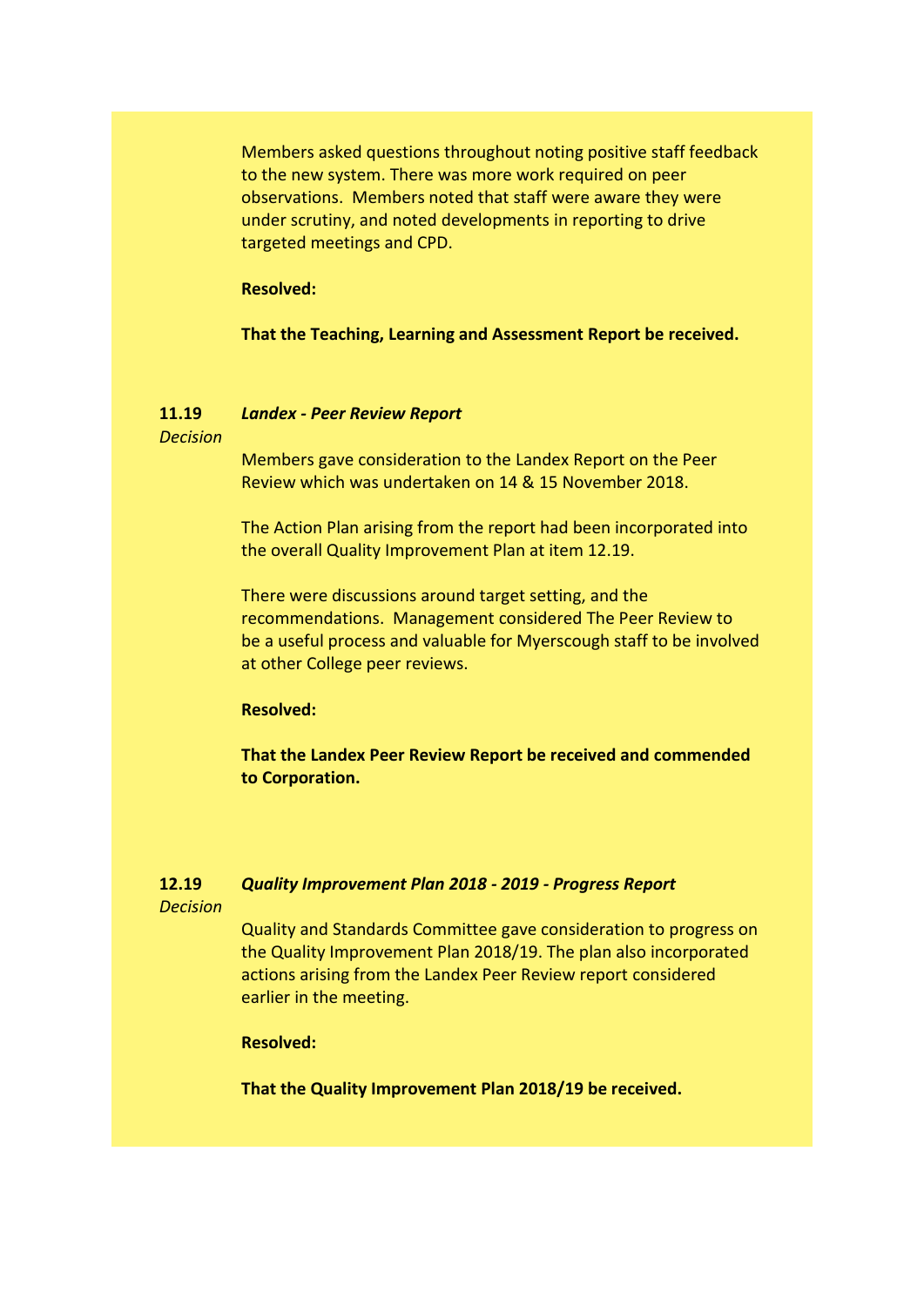#### **13.19** *Learner Voice*

## *Decision*

Quality and Standards Committee gave consideration to the report on the various Learner Voice surveys and initiatives to collect learner views. The initiatives provided an insight into student perception of the College and evidenced how learners were involved in decision making.

Overall feedback was positive. Actions were fed back to students by various means including 'You Said We Did' posters.

Learner Voice data was regularly disseminated through the College meeting structures and fed into academic and support selfassessment reports.

Members noted the responses to induction surveys and that the national student survey was being promoted. Members noted improvement targets and actions being taken.

### **Resolved:**

### **That the learner Voice Report be received.**

#### **14.19** *Quality Assurance Report*

## *Decision*

Quality and Standards Committee gave consideration to the Quality Assurance report which in previous meetings had been incorporated with the Teaching and Learning Report.

Members noted that the information linked to the new Ofsted framework due to be launched.

Members noted that regular teaching area specific performance management meetings were in place with aspirational targets set supported by agreed policies and procedures, quality processes with monitoring and tracking and staff training.

Members received assurance on compliance to awarding body standards.

### **Resolved:**

**That the Quality Assurance Report be received.**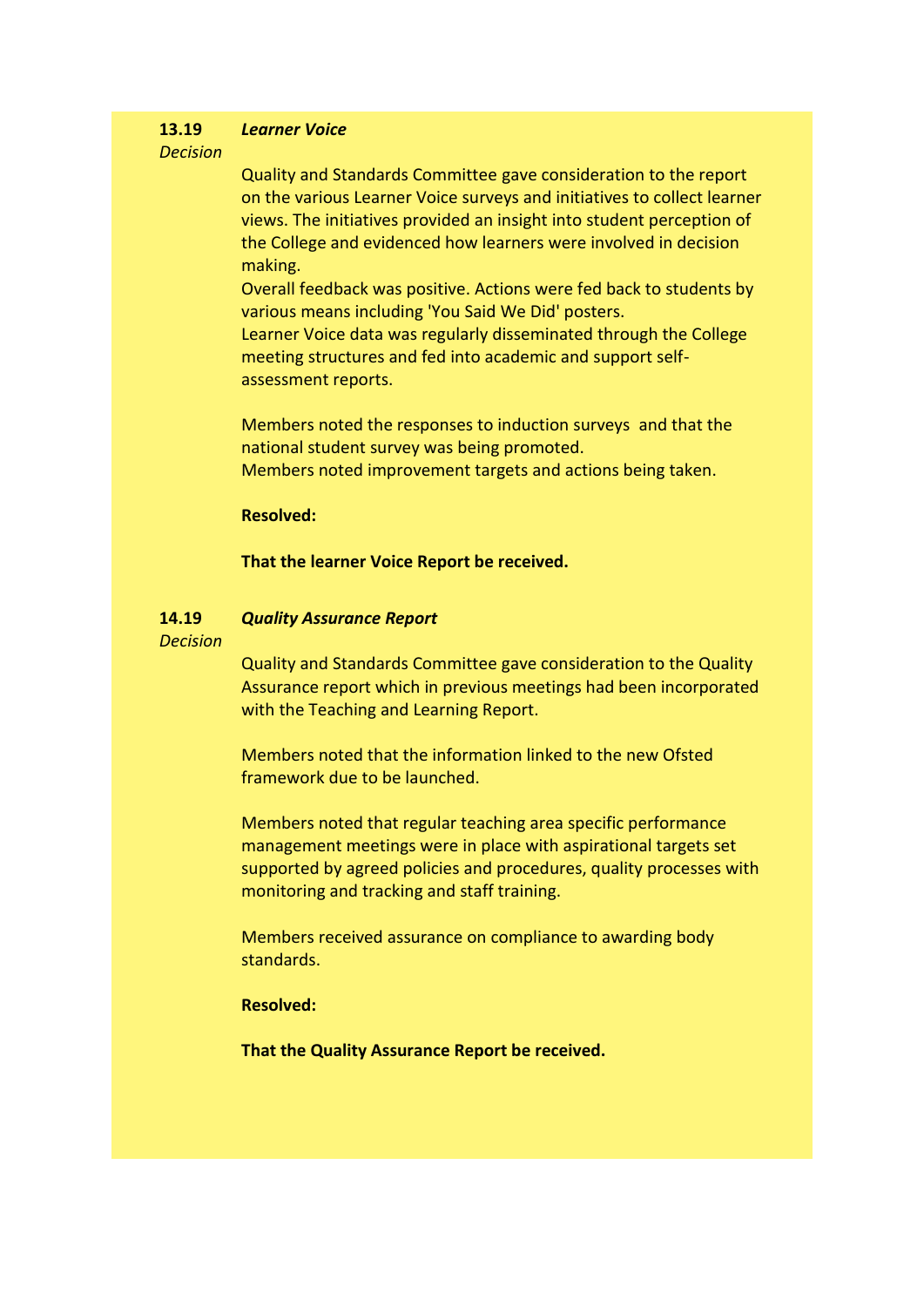#### **15.19** *EDI Annual Report Action Plan - Update*

*Decision*

This item was taken after item, 5.19 Appointment of Vice Chair. Following this, the meeting reverted to its published order.

Quality and Standards Committee gave consideration to the Equality, Diversity & Inclusion Annual Report which reflected the College's statutory obligation under the Equality Act 2010 to report on the progress made on targets in relation to staff and student protected characteristics and identify any gaps in reporting.

Corporation had considered the draft version at its meeting in December 2018, minute 107.18 refers. At the meeting Corporation had expressed satisfaction with the report structure and information included to date. Corporation had expressed assurance that the College discharged its duties according to the legal framework.

The Director of Student Support & Welfare, Lisa Hartley who was new in post this academic year presented the report.

She outlined the report, pointing out various changes and engaged in detailed dialogue with members on aspects of the report. Members noted, in their discussions, definitions of the Myerscough Community in terms of its Centres and industry and ways to benchmark.

Members noted developments in terms of managing safeguarding at the College through staff roles and location and training.

Quality & Standards Committee noted additional information had been added which concluded the report and it had been published on the website. The Action Plan would be made available to future meetings. It was noted in line with legislation, College published gender pay gap information on its website.

## **Resolved:**

# **That the Equality, Diversity and Inclusion Annual Report be received.**

#### **16.19** *Statutory Risk Register*

### *Decision*

Quality & Standards Committee gave consideration to those elements of the Statutory Risk Register applicable to this Committee.

The review reports that no risks had been added or risk scores amended since the previous meeting. However, the register has